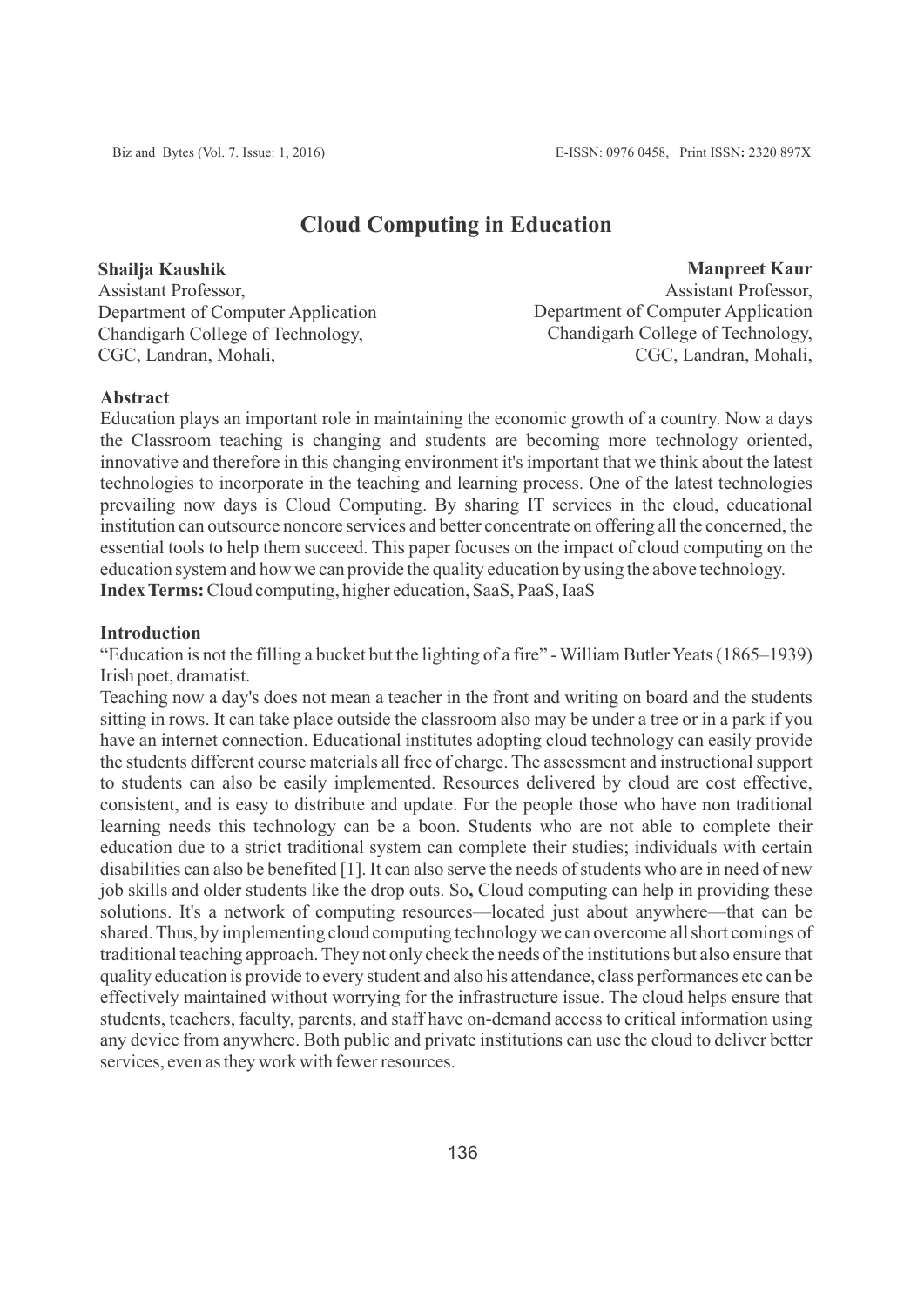#### **What is cloud computing?**

The National Institute of Standards and Technology (NIST) defines cloud computing as a model that helps enable ubiquitous, convenient, on-demand network access to a shared pool of configurable computing resources (ex, networks, servers, storage, applications, and services) that can be rapidly provisioned and released with minimal management effort or service provider interaction. This cloud model promotes availability and is composed of five essential characteristics, three service models, and four deployment models.



Figure1: Implementation of Cloud In Education System

### **ITin present education system**

IT in present educational system is restricted to certain implemented softwares like library automation, attendance feeding software, feedback systems etc. In classrooms it is restricted to power point slides and videos and any file opened and displayed on the projector. Still in teaching many things are done manually and we can say that there is minimum amount of interactive teaching restricted to institutions having a good infrastructure. We can use this cloud technology definitely for interactive learning using web based technology solutions in place of classroom teaching

# **Cloud characteristics:**

#### **On-demand self-service:**

A consumer can unilaterally obtain computing capabilities, such as server time and network storage, as needed automatically without requiring human interaction with each service provider.

#### **Broad network access:**

Cloud capabilities are available over a network and can be accessed through standard mechanisms that promote use by (multiple) client platforms (e.g., mobile phones, laptops, and personal digital assistants (PDAs)).

# **Resource pooling**

One of the great strengths of cloud computing is that the provider is able to pool computing resources, such as storage, processing, memory, network bandwidth, and virtual machines, to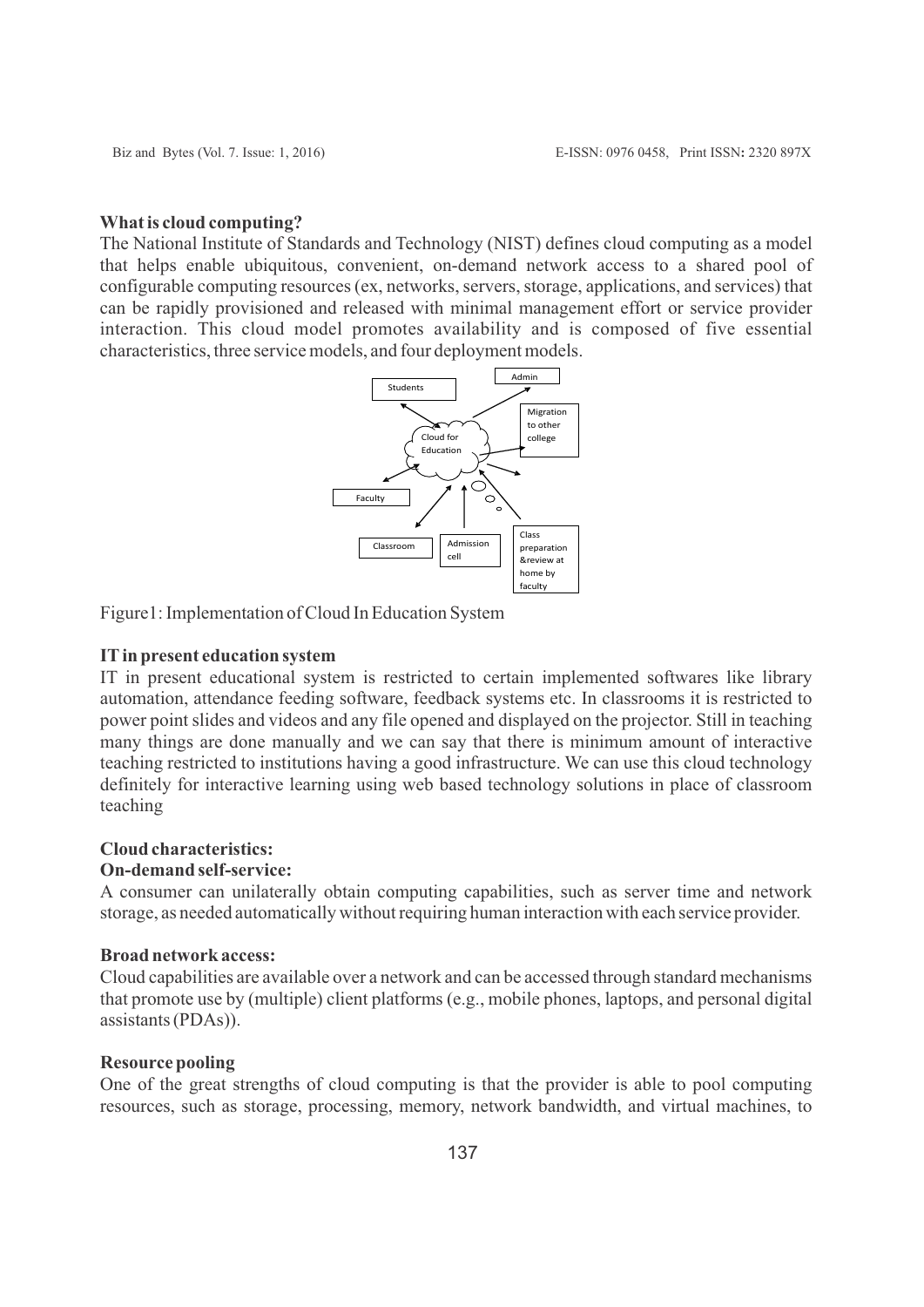serve multiple consumers with different physical and virtual resources dynamically assigned and reassigned according to the consumer demand. The subscriber generally has no control over or knowledge of the exact location of the provided resources.

# **Rapid elasticity**

IT capabilities can be rapidly and elastically provisioned, in some cases automatically, according to the scale required. To the consumer, the capabilities available often appear to be unlimited and can be purchased in any quantity at any time.

#### **Measured service**

Cloud systems automatically control and optimize resource use by filtering service appropriately by its type. Resource use is monitored, controlled, and reported, providing transparency for both the provider and consumer of the service.

# **Choosing an infrastructure**

**Private cloud:** Operated solely for an organization, a private cloud may be managed by the organization or a third party and may exist on or off the premises.

**Public cloud:** The infrastructure is made available to the general public or a large industry group and owned by an organization selling cloud services.

**Community cloud:** Acommunity cloud is shared by several organizations and supports a specific community that has shared concerns (e.g., mission, security requirements, policy, and compliance considerations). It may be managed by the organizations or a third party and may exist on or off premises. For example, a state government may set-up a community cloud infrastructure for all its separate organizations to pool resources.

**Hybrid cloud:** This infrastructure combines two or more clouds (private, community, or public) that remain unique entities but are bound together by standardized or proprietary technology that enables data and application portability (ex, cloud bursting, or a dynamic redistribution of resources between clouds to handle the demand surge and balance loads).



#### **Benefits**

Some of the major advantages of implementing cloud computing in education sector are listed below: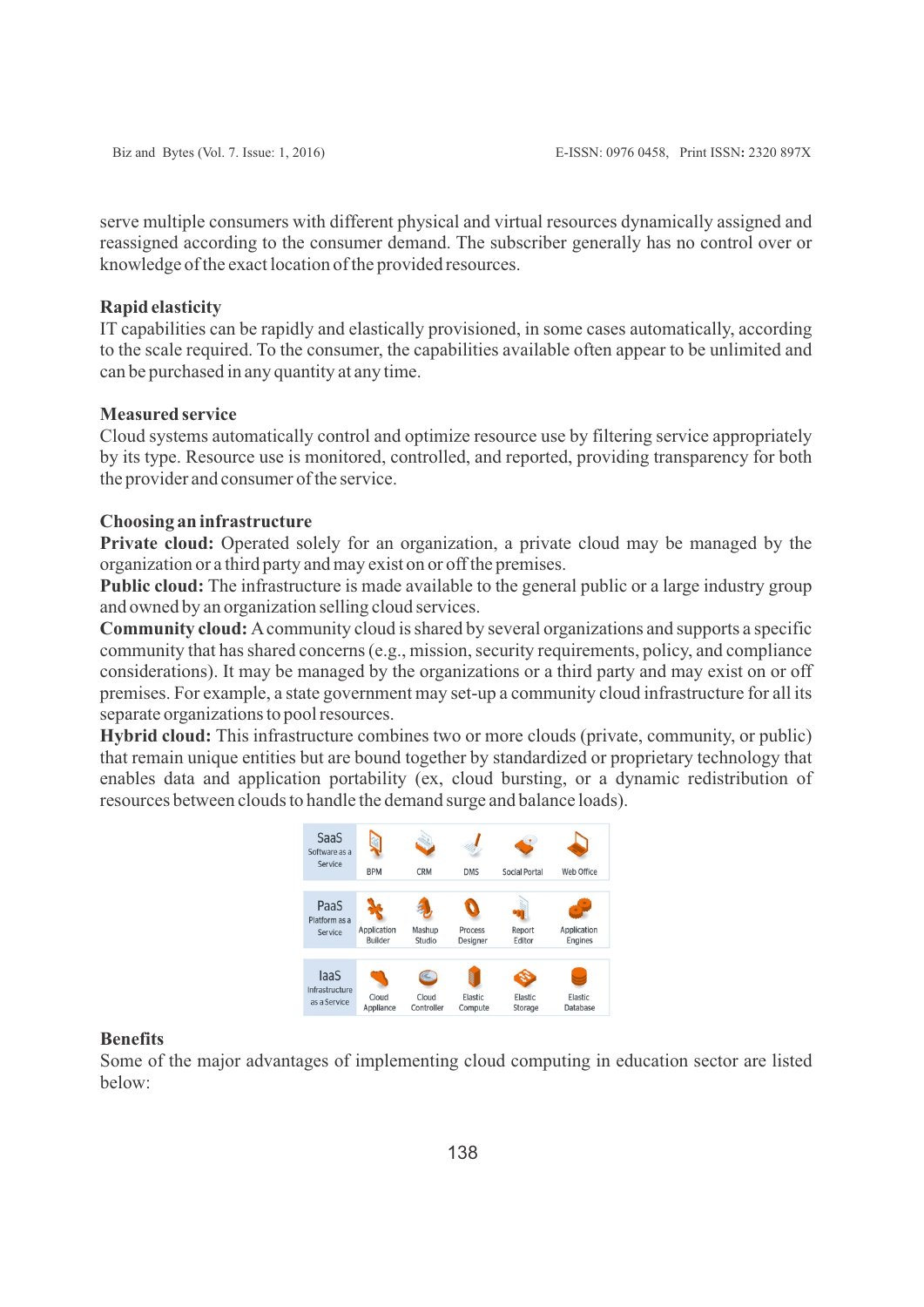#### **Personalized Learning**

Cloud computing offer unlimited choice in learning for students. Students are exposed to a wide variety of resources and software tools, providing a flexible and an enriched environment.

### **Economies**

Continuous upgrades of software and hardware are putting an inevitable pressure on the budgets of educational institutions. In such a situation, cloud computing comes to rescue. Cloud computing provides hardware and software computing and other resources on pay per use basis which enables educational institutions to accelerate the use of new technologies and focus on imparting quality education.

# **Elasticity and Scalability**

The major benefit of cloud computing is that consumers are not confined to a particular set of resources. Educational Institutions can begin with small scale services and then gradually build them up without bearing any significant rise in investment cost. Institutions can scale up to more resources or storage when user load increases or scale down when the need shifts.

## **Accessibility**

Users can access resources 24/7/365 from anywhere. This is possible due to quality service provided by superior resources and skills.

# **LesserCarbon Imprint**

Cloud computing enable educational institutions to reduce power consumed by them. This in turn leads to lesser carbon emissions. Moreover, cloud providers are making sincere efforts to create eco-friendly data centers which will further reduce carbon emissions.

### **Standardization**

Cloud computing provides software standardization for use by educational institution individually or district wide. For example an institution can develop its own set of applications/solutions and reuse them several times. This will result in lowering of cost and increase in reliability and reduction in implementation time [1].

## **Areas where cloud computing can have an impact**

Cloud computing has been credited with increasing competitiveness through cost reduction, greater flexibility, elasticity and optimal resource utilization. Here are a few situations where cloud computing is used to enhance the ability to achieve business goals.

# **1.** [Infrastructure as a service \(IaaS\)](http://www.ibm.com/cloud-computing/us/en/iaas.html) **and** [platform as a service \(PaaS\)](http://www.ibm.com/cloud-computing/us/en/paas.html)

When it comes to IaaS, using an existing infrastructure on a pay-per-use scheme seems to be an obvious choice for companies saving on the cost of investing to acquire, manage and maintain an IT infrastructure. There are also instances where organizations turn to PaaS for the same reasons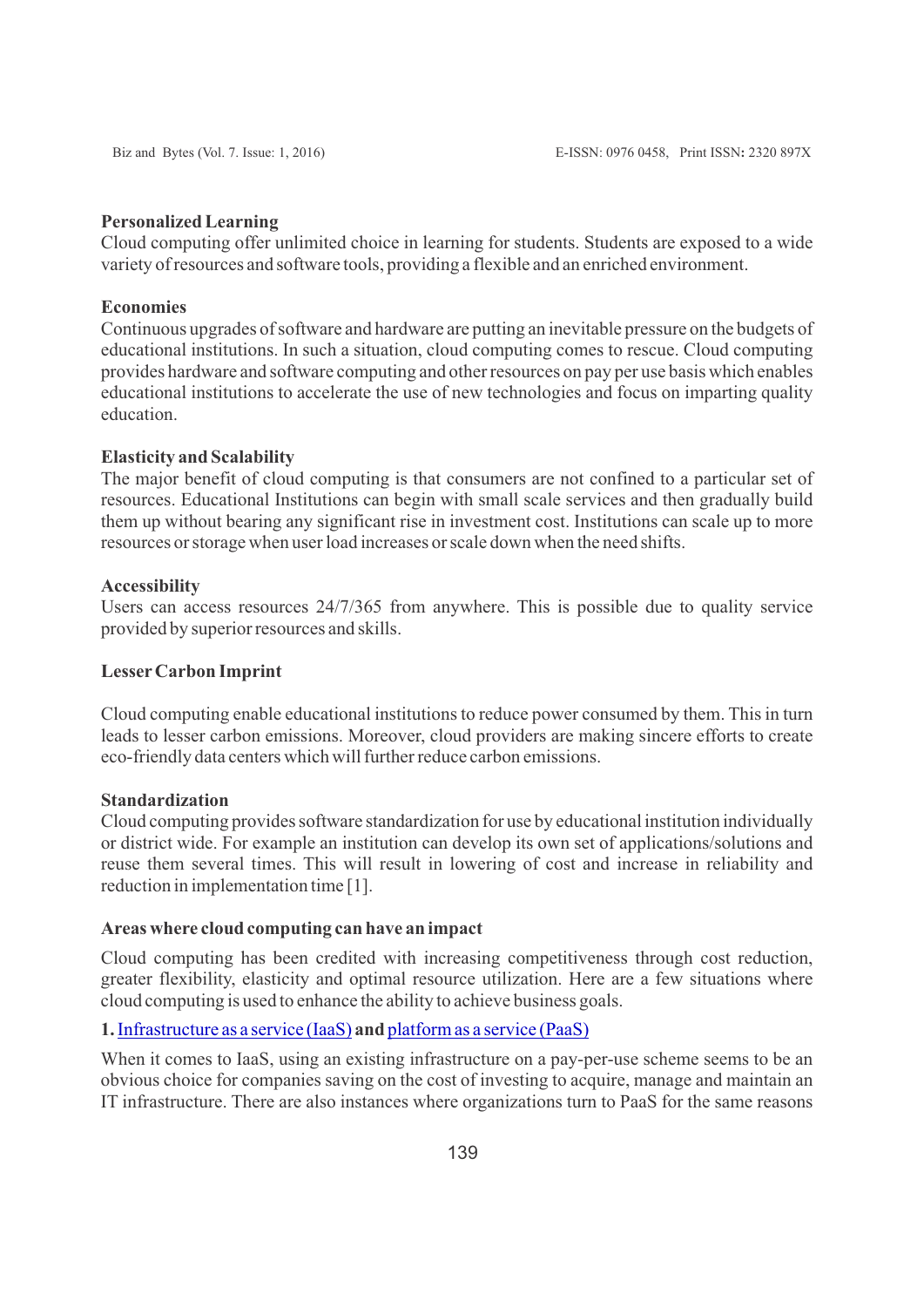while also seeking to increase the speed of development on a ready-to-use platform to deploy applications.

# **2.** [Private cloud](http://www.ibm.com/cloud-computing/us/en/private-cloud.html) **and** [hybrid cloud](http://thoughtsoncloud.com/2014/01/what-is-hybrid-cloud/)

Among the many incentives for using cloud, there are two situations where organizations are looking into ways to assess some of the applications they intend to deploy into their environment through the use of a cloud (specifically a public cloud). While in the case of test and development it may be limited in time, adopting a hybrid cloud approach allows for testing application workloads, therefore providing the comfort of an environment without the initial investment that might have been rendered useless should the workload testing fail.

Another use of hybrid cloud is also the ability to expand during periods of limited peak usage, which is often preferable to hosting a large infrastructure that might seldom be of use. An organization would seek to have the additional capacity and availability of an environment when needed on a pay-as you-go basis.

#### **3. Test and development**

Probably the best scenario for the use of a cloud is a test and development environment. This entails securing a budget, setting up your environment through physical assets, significant manpower and time. Then comes the installation and configuration of your platform. All this can often extend the time it takes for a project to be completed and stretch your milestones. With cloud computing, there are now readily available environments tailored for your needs at your fingertips. This often combines, but is not limited to, automated provisioning of physical and virtualized resources.

# **4.** [Big data analytics](http://www.ibm.com/big-data/us/en/%E2%80%8E)

One of the aspects offered by leveraging cloud computing is the ability to tap into vast quantities of both structured and unstructured data to harness the benefit of extracting business value. Retailers and suppliers are now extracting information derived from consumers' buying patterns to target their advertising and marketing campaigns to a particular segment of the population. Social networking platforms are now providing the basis for analytics on behavioral patterns that organizations are using to derive meaningful information.

# **5. File storage**

Cloud can offer you the possibility of storing your files and accessing, storing and retrieving them from any web-enabled interface. The web services interfaces are usually simple. At any time and place you have high availability, speed, scalability and security for your environment. In this scenario, organizations are only paying for the amount of storage they are actually consuming, and do so without the worries of overseeing the daily maintenance of the storage infrastructure. There is also the possibility to store the data either on or off premises depending on the regulatory compliance requirements. Data is stored in virtualized pools of storage hosted by a third party based on the customer specification requirements.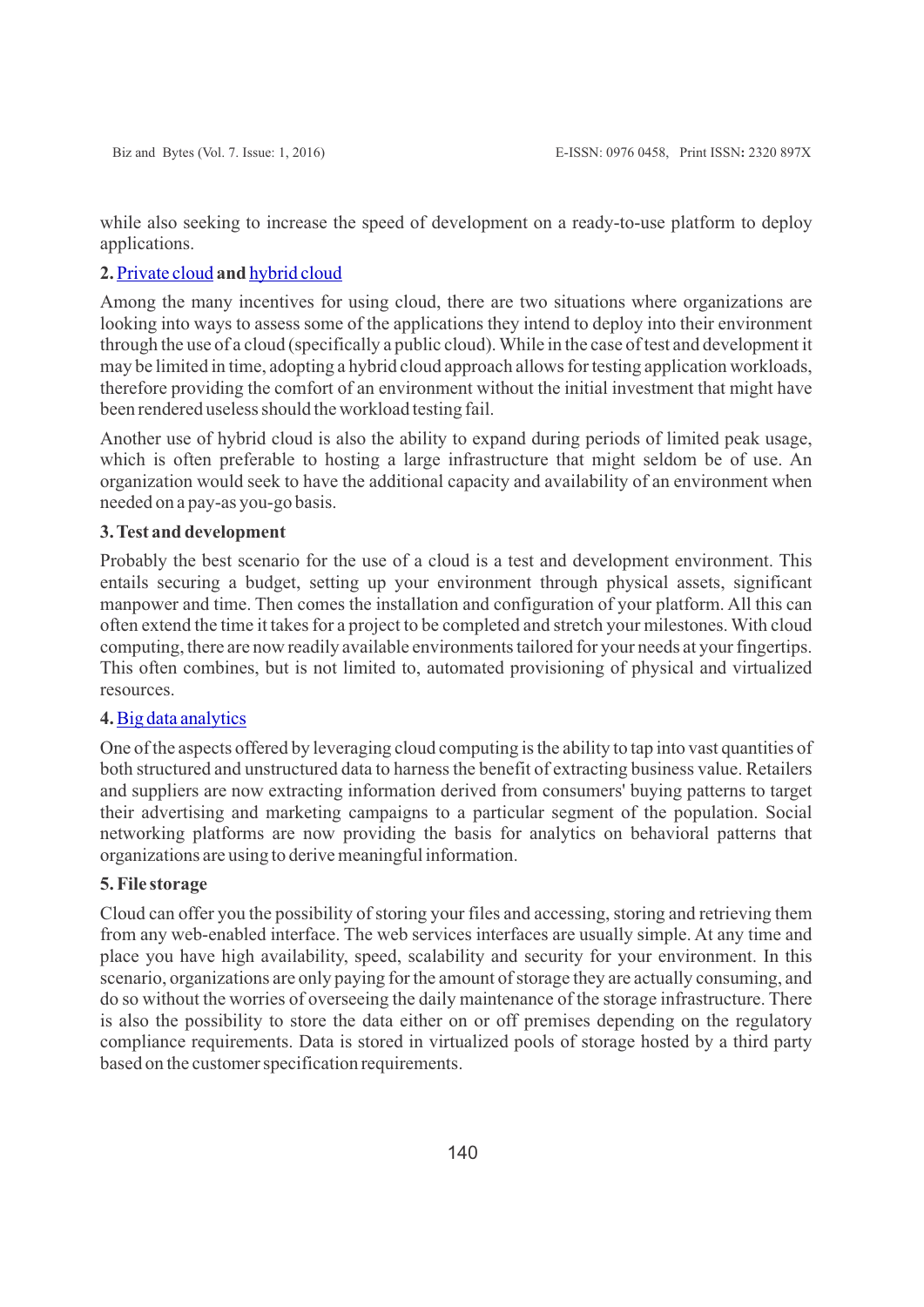#### **6. Disaster recovery**

This is yet another benefit derived from using cloud based on the cost effectiveness of a disaster recovery (DR) solution that provides for a faster recovery from a mesh of different physical locations at a much lower cost that the traditional DR site with fixed assets, rigid procedures and a much higher cost.

# **7. Backup**

Backing up data has always been a complex and time-consuming operation. This included maintaining a set of tapes or drives, manually collecting them and dispatching them to a backup facility with all the inherent problems that might happen in between the originating and the backup site. This way of ensuring a backup is performed is not immune to problems such as running out of backup media , and there is also time to load the backup devices for a restore operation, which takes time and is prone to malfunctions and human errors [3]. Cloud-based backup, while not being the panacea, is certainly a far cry from what it used to be. You can now automatically dispatch data to any location across the wire with the assurance that neither security, availability nor capacity an issue. While the list of the above uses of cloud computing is not exhaustive, it certainly give an incentive to use the cloud when comparing to more traditional alternatives to increase IT infrastructure flexibility , as well as leverage on big data analytics and mobile computing.

#### **Challenges**

There is no doubt that cloud computing opens up a world of opportunities for educational institutions. But nonetheless, there are concerns which cannot be ignored. Like all the new technologies, cloud computing also faces certain challenges which need to be overcome in order to fully exploit its benefits.

### **Security**

The major concern for any educational institution is the security of data. In cloud computing, important and crucial data is stored in one place and hence prone to hacking. A survey of chief Information Officers and IT executives by IDC (International Data Corporation) rated security as their main cloud computing concern. Cloud computing seems risky because its perimeter cannot be secured. Institutions consider data to be more secured if it is hosted within the institution instead of any remote data center, not under their control and whose location is unknown. Cloud services by educational institutions will have to wait until the legal issues related to security of data are fully addressed [1].

## **Compliance Issue**

Several cloud providers have set up their data centers across the world, which expose the data to several risks legally and practically. Ina shared services environment, institutions do not know or control as to where their important data is stored and accessed by whom. In such a situation, data residing in foreign countries may be more readily subject to seizure and disclosure. UK's Data